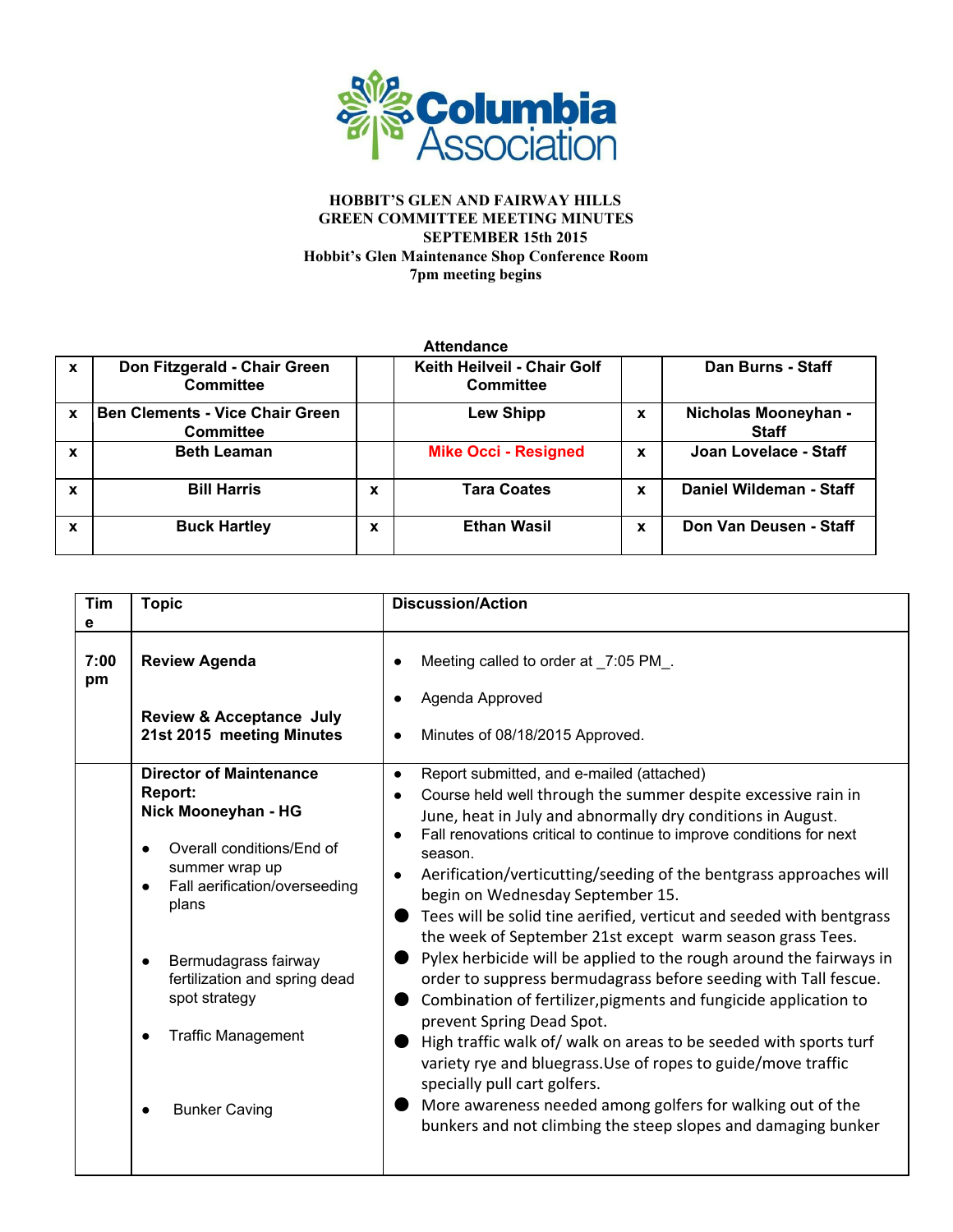

| Audubon re-certification<br><b>Memorial Plaques Digital</b><br>$\bullet$<br>layout<br>Pond management for 2016 | face. Action Item - At Least Two rakes needed in big bunkers and 1<br>rake in small bunkers.<br>Audubon re-certification announced, press release to be updated on<br>CA's website.<br>Digital plan shared, showing the new layout, will cost approx<br>\$100,000/- if approved.<br>Herbicide can't be used as irrigating from the same source, rain<br>moves new vegetation. Will be looking at contracting it out, cost<br>around \$6000/-.                                                                                                                                                                                                                                                                                                                                                                                                                                                                                                                                                                                                                                                                                                                                                |
|----------------------------------------------------------------------------------------------------------------|----------------------------------------------------------------------------------------------------------------------------------------------------------------------------------------------------------------------------------------------------------------------------------------------------------------------------------------------------------------------------------------------------------------------------------------------------------------------------------------------------------------------------------------------------------------------------------------------------------------------------------------------------------------------------------------------------------------------------------------------------------------------------------------------------------------------------------------------------------------------------------------------------------------------------------------------------------------------------------------------------------------------------------------------------------------------------------------------------------------------------------------------------------------------------------------------|
| <b>Fairway Hills Superintendent</b><br><b>Report:</b><br>Fairway Hills - Dan Wildeman                          | Greens recovered from aeration, cores were pulled, older type bent<br>grass takes longer to heal as compared to HG greens.<br>Hot day during back 9 aeration and heavier equipment to pick up cores<br>$\bullet$<br>added to the stress.<br>Old mowers were used for mowing after aeration for sand covered<br>greens, new Jacobsen are back in use as grass grown through the<br>sand.<br>Course got dry as no rain since the First Tee event.<br>Tees - turf loss on #5, #7, #16 and #17 tees as of irrigation issues, now<br>seeded with bentgrass seed.<br>Too much rain in June broke down the pre-emergent herbicide and<br>$\bullet$<br>postemergence applications are being done to control weeds.<br>Spring Dead Spot prevention program is in place with fungicide<br>$\bullet$<br>application along with potassium fertilizer.<br>Tunnel pumps are being installed at #13 & #15 to take care flooding in<br>$\bullet$<br>tunnels. Will be up and running by end of next week.<br>Leaf clean-up already started, specially the parking lot.<br>Tree work on right side of #16 to get more sun light, trees on the left<br>$\bullet$<br>are protecting houses and can't be trimmed. |
| <b>General Manager's Report:</b><br>Hobbit's Glen - Joan Lovelace                                              | Rounds report - FH numbers lower, HH numbers went up.<br>$\bullet$<br>FH numbers were higher last year as of aggressive discounted<br>$\bullet$<br>promotions on Groupon.<br>Ladies senior open was a success, great feedback, appreciation letter<br>$\bullet$<br>received.<br>Men's Member Guest Sep 11 to Sep 13 was a hit, 96 players<br>participated, practice green was used for play off, clubhouse provided<br>a stadium like ambience. Golf course looked great.<br>Member appreciation Night - September 20, Callaway demo at DR,<br>$\bullet$<br>putting contest, food & drinks.<br>Member - Member tournament on Oct 24th.<br>$\bullet$                                                                                                                                                                                                                                                                                                                                                                                                                                                                                                                                          |
| <b>Assistant General Manager's</b><br>Report:                                                                  | All leagues are in Final months of play and are going well.<br>$\bullet$<br>Lessons are going well for get golf ready, rec & parks classes have<br>$\bullet$<br>begun.<br>34 small outings and 21 large outings so far.                                                                                                                                                                                                                                                                                                                                                                                                                                                                                                                                                                                                                                                                                                                                                                                                                                                                                                                                                                      |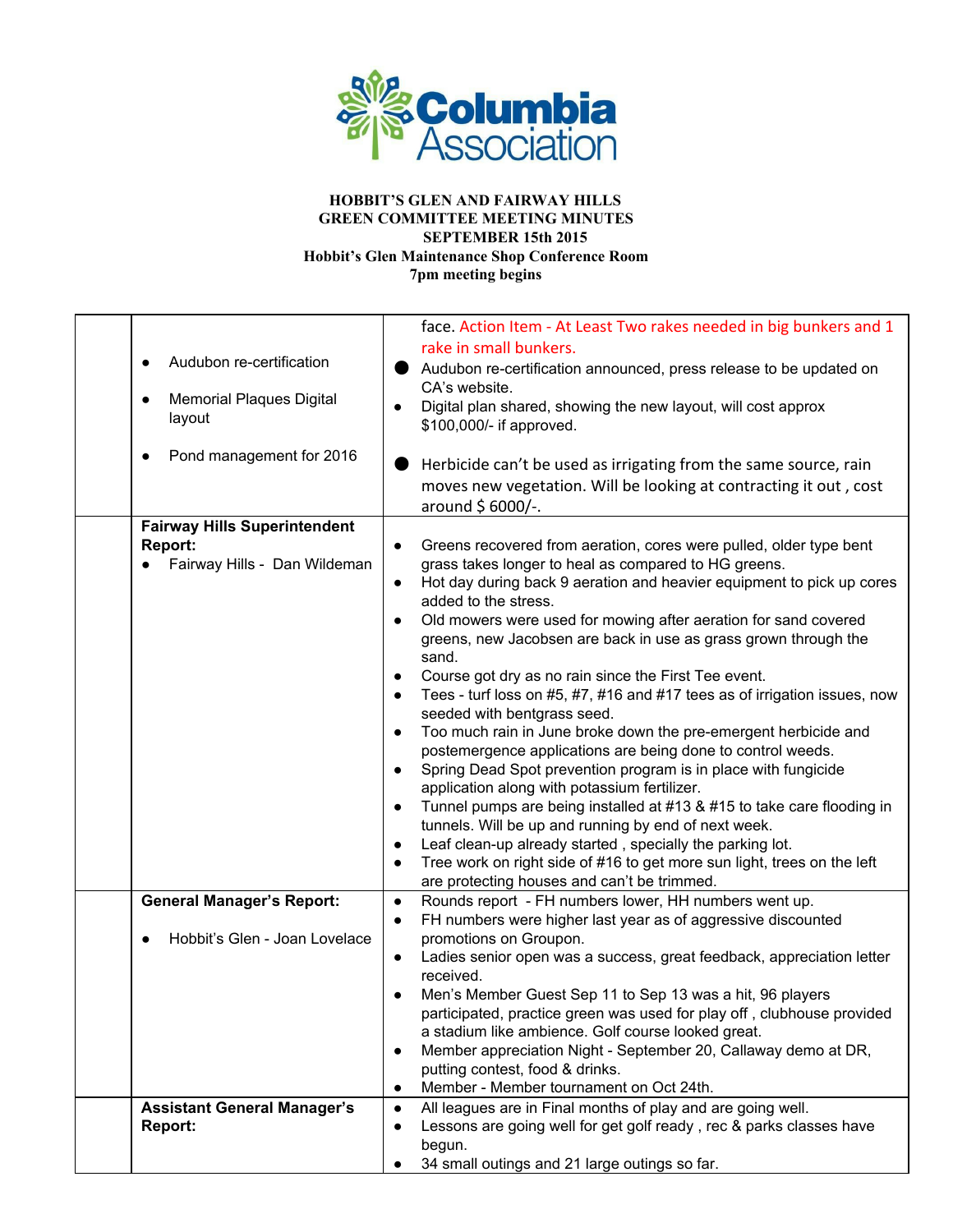

| Fairway Hills - Don Van<br>$\bullet$         | CA Policy change - Beer sold from beverage cart - In process.           |  |  |  |
|----------------------------------------------|-------------------------------------------------------------------------|--|--|--|
| Deusen                                       | Permanent outing pavilion - under planning.<br>$\bullet$                |  |  |  |
|                                              | Match Play club Championship - September 19th.                          |  |  |  |
|                                              | Member Guest October 11th.                                              |  |  |  |
|                                              | Turkey Shoot - November 22nd.                                           |  |  |  |
|                                              | Over 200 students registered for Fall, totaling 600 for 2015.           |  |  |  |
|                                              | 6th Annual Pebble Beach Raffle - Nov 9th.                               |  |  |  |
| <b>Old Business:</b>                         |                                                                         |  |  |  |
| Status of Action Items from the              |                                                                         |  |  |  |
| Last meeting-                                |                                                                         |  |  |  |
|                                              |                                                                         |  |  |  |
| Clarification requested on 2-yr<br>$\bullet$ | 3 year Term confirmed, as per the Charter for Green Committee           |  |  |  |
| or 3-yr service                              | members.                                                                |  |  |  |
| Turnhouse - Fri, Sat & Sun,<br>$\bullet$     |                                                                         |  |  |  |
| Extending hours of operations                | Further discussion required, Joan to meet with Chuck.<br>$\bullet$      |  |  |  |
|                                              |                                                                         |  |  |  |
|                                              |                                                                         |  |  |  |
| <b>New Business:</b>                         |                                                                         |  |  |  |
|                                              |                                                                         |  |  |  |
| <b>Intermediate Rough</b><br>$\bullet$       | Cost evaluation to be done to make 5 feet wide intermediate rough       |  |  |  |
|                                              | around fairways with high quality sports turf grass type and the annual |  |  |  |
|                                              | maintenance cost.                                                       |  |  |  |
|                                              |                                                                         |  |  |  |
|                                              |                                                                         |  |  |  |
|                                              | Meeting Adjourned at 08:35 pm.                                          |  |  |  |
| <b>Adjournment</b>                           |                                                                         |  |  |  |
|                                              |                                                                         |  |  |  |
| <b>Next meeting scheduled</b>                |                                                                         |  |  |  |
|                                              | October 13th 2015 - Combined Golf & Green Committee meeting             |  |  |  |
|                                              |                                                                         |  |  |  |

## **Summary: Action Items**

| AI#:      | <b>Action:</b>                                                                                            | Assigned:                    | <b>Target</b><br>Date: | Status:                  |
|-----------|-----------------------------------------------------------------------------------------------------------|------------------------------|------------------------|--------------------------|
| 091515-01 | Inspection for rakes requirement per<br>bunker - Increase numbers to prevent<br>bunker caving by golfers. | Nick Mooneyhan/ Dan Wildeman | 10/13/15               | Plan<br>impleme<br>nted. |
|           |                                                                                                           |                              |                        |                          |
|           |                                                                                                           |                              |                        |                          |
|           |                                                                                                           |                              |                        |                          |
|           |                                                                                                           |                              |                        |                          |